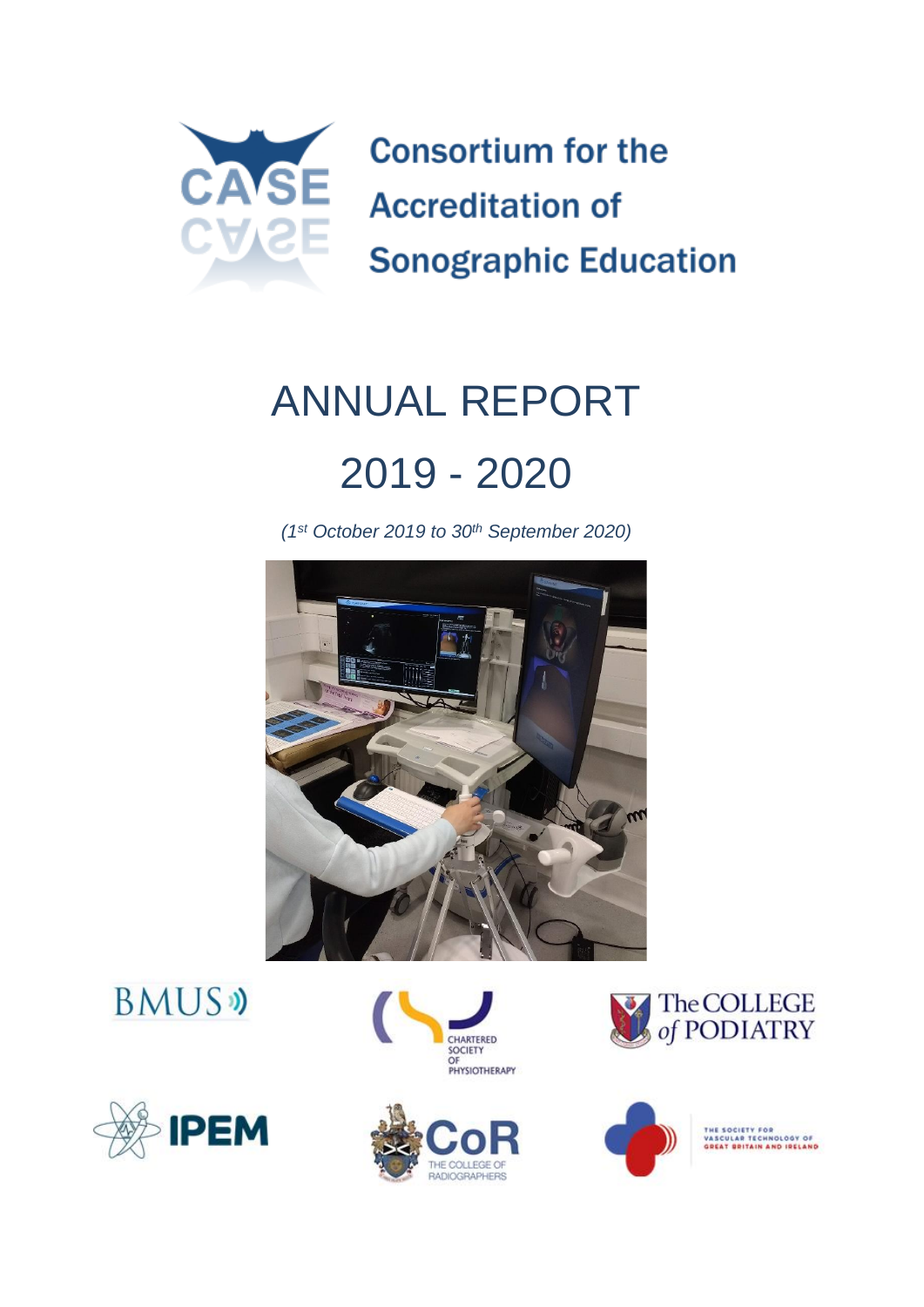#### **INDEX**

|                                         | <b>Page</b>    |
|-----------------------------------------|----------------|
| Introduction from the Chair             | $\overline{2}$ |
| <b>About CASE</b>                       | $\overline{3}$ |
| About the Member Organisations          | $\overline{3}$ |
| <b>How CASE works</b>                   | $\overline{4}$ |
| <b>Mission Statement and Aims</b>       | $\overline{2}$ |
| Consultation on Professional Regulation | <u>6</u>       |
| Achievements in 2019 - 2020             | 8              |
| <b>CASE Finances</b>                    | $\overline{a}$ |
| Looking Forward                         | <u>10</u>      |
| <b>CASE Accredited Courses</b>          | 11             |
| <b>CASE Committee</b>                   | 12             |
| <b>CASE Accreditors</b>                 | 12             |
| <b>Contact Details</b>                  | <u>13</u>      |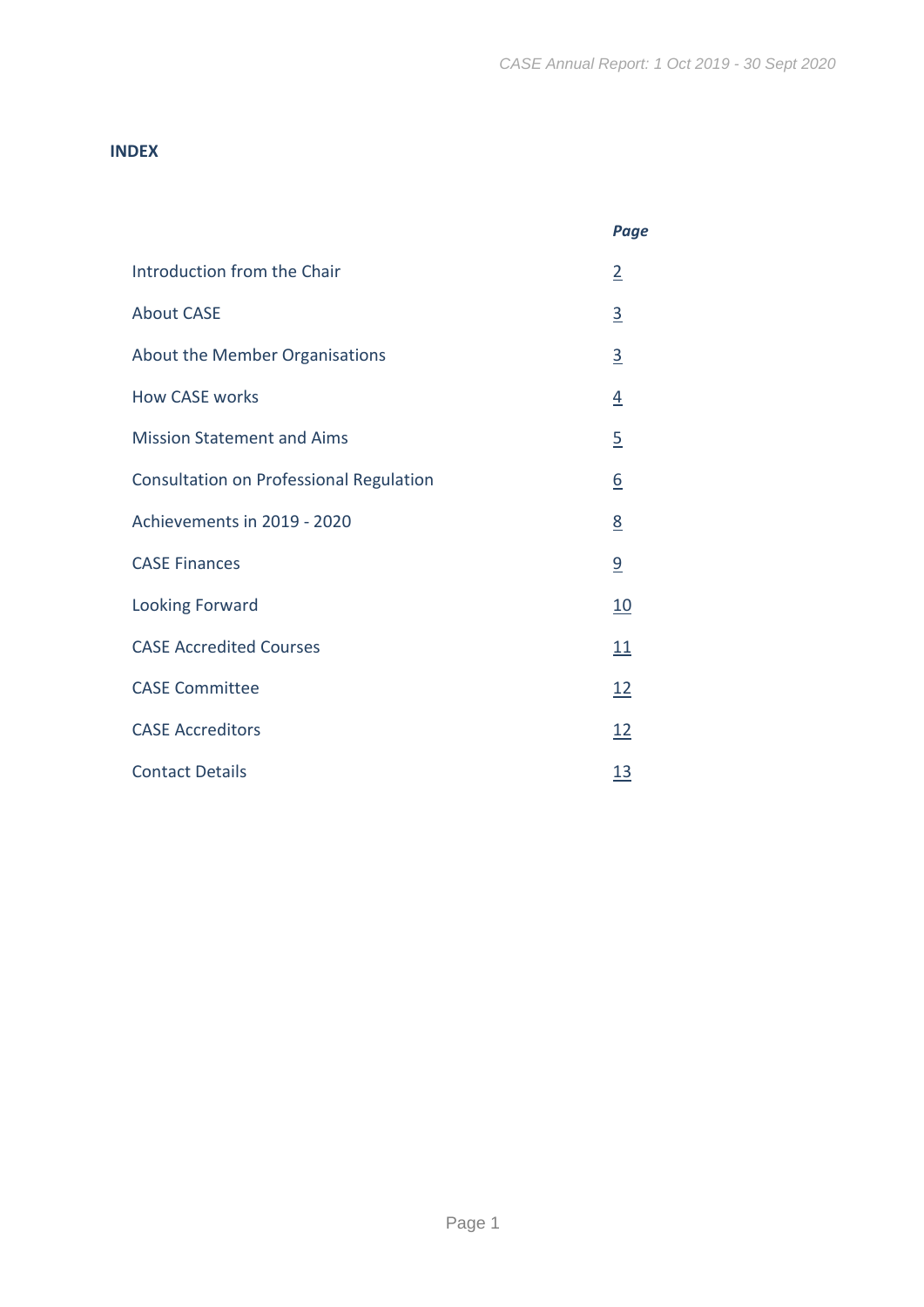

# <span id="page-2-0"></span>**Introduction from the CASE Member Organisation's Chair**

 **Richard Evans,** *CoR CEO*

Welcome to the CASE Annual Report for 2019-2020 and thank you for your support for high standards in sonography education. The Consortium is an extraordinary collaboration between very diverse organisations united by the common purpose to ensure that all practitioners that use ultrasound in clinical practice are trained to the highest standards. It has been a privilege for me to chair the Member Organisations group this year.

As the period for this report commenced, no one could have foreseen the seismic changes that would affect every citizen as the Covid-19 pandemic struck in early 2020. We had of course been expecting changes associated with Brexit but in the event these have been overshadowed almost totally.

I say "almost" because the withdrawal from the European Union did provide an opportunity for CASE to take part in a consultation about professional regulation. There are more details in the report. At the time of writing, this issue remains unresolved, indicating that at government level the lack of appreciation persists over the clinical value of ultrasound.

This is not, thankfully, the case within the statutory policy bodies in the four countries of the UK where the scientific and allied health leaders are fully aware of the service and workforce pressures that lie ahead. This was confirmed during the year when Health Education England recognised the value of the work of CASE through the provision of funding to support the fixed term appointment of our education officer. This part time post will allow CASE to improve our operating methods and become more efficient. The role generated a lot of interest and I am pleased that Gill Dolbear was appointed.

The impact of Covid-19 on the work of CASE is described in detail in the report. It is good to read that our work continued despite the inevitable pressures. As the country begins to emerge towards the much heralded "new normal", clinical services in all specialities are bracing themselves to deal with a surge of demand. It is essential that "normal" continues to be characterised by highly trained expert practitioners providing ultrasound services.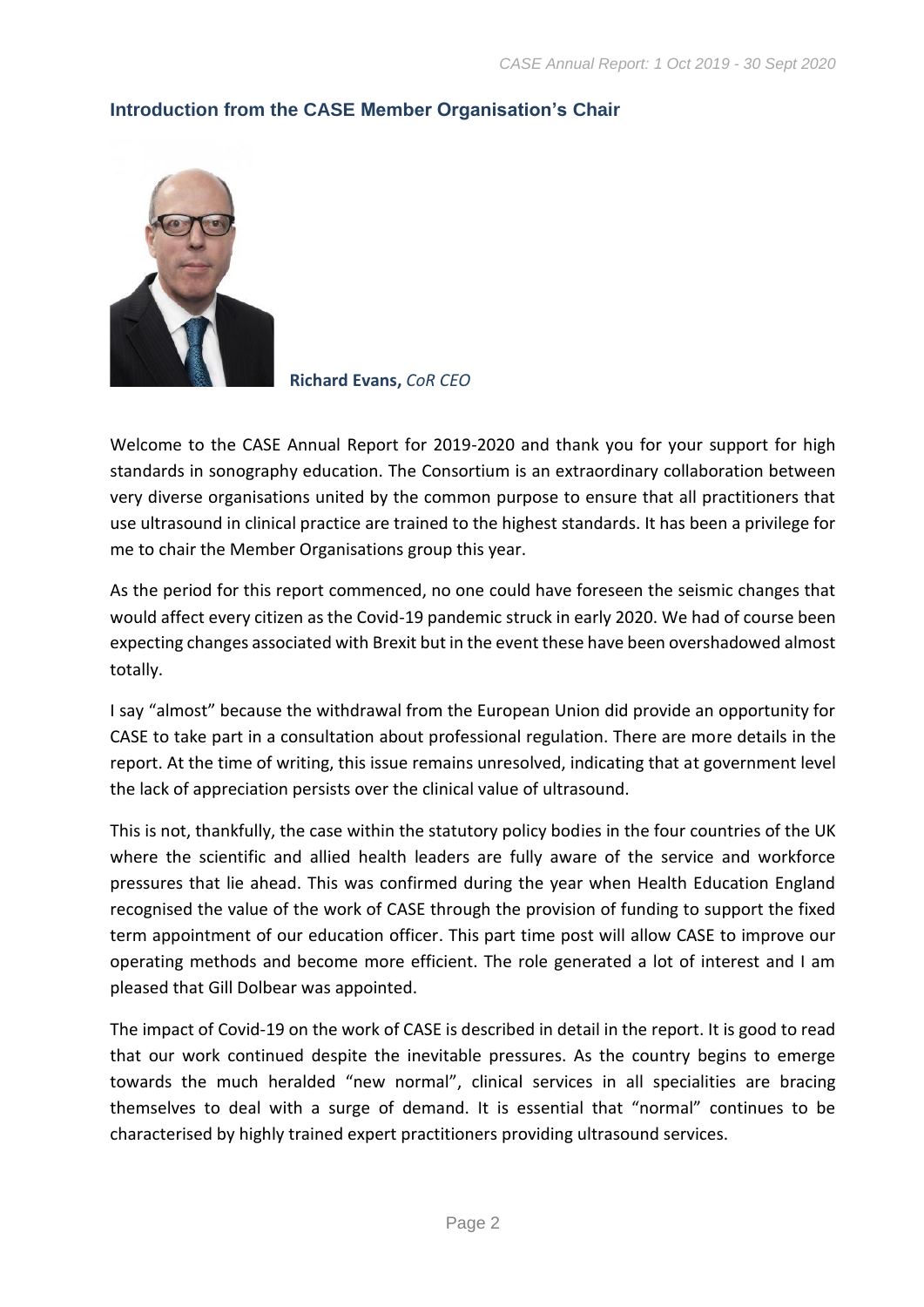This is why CASE exists and we are very aware that the operation of our CASE committee and the accreditation process itself relies entirely on volunteer effort provided by clinical sonographers and educators. The enthusiasm and generosity of these individuals making up the committee and team of accreditors is outstanding. We owe all of them our gratitude. The work depicted in this report is a tribute to each of them and the impact in terms of quality of service to the public is enormous.

I am also grateful to our member organisations that so enthusiastically commit to CASE. The representatives that have attended and contributed to our meetings this year have made my job as chair a real pleasure. We have been brilliantly supported by Sally Hawking of IPEM, who has worked very hard to provide administrative support and guidance to the Committee and the Member Organisations group.

I hope that you will enjoy reading more in the pages that follow and that you will keep in touch with the work of CASE in future.

Richard Evans CASE MO Chair 2019 – 2020



*BMUS Annual Scientific Meeting, December 2019*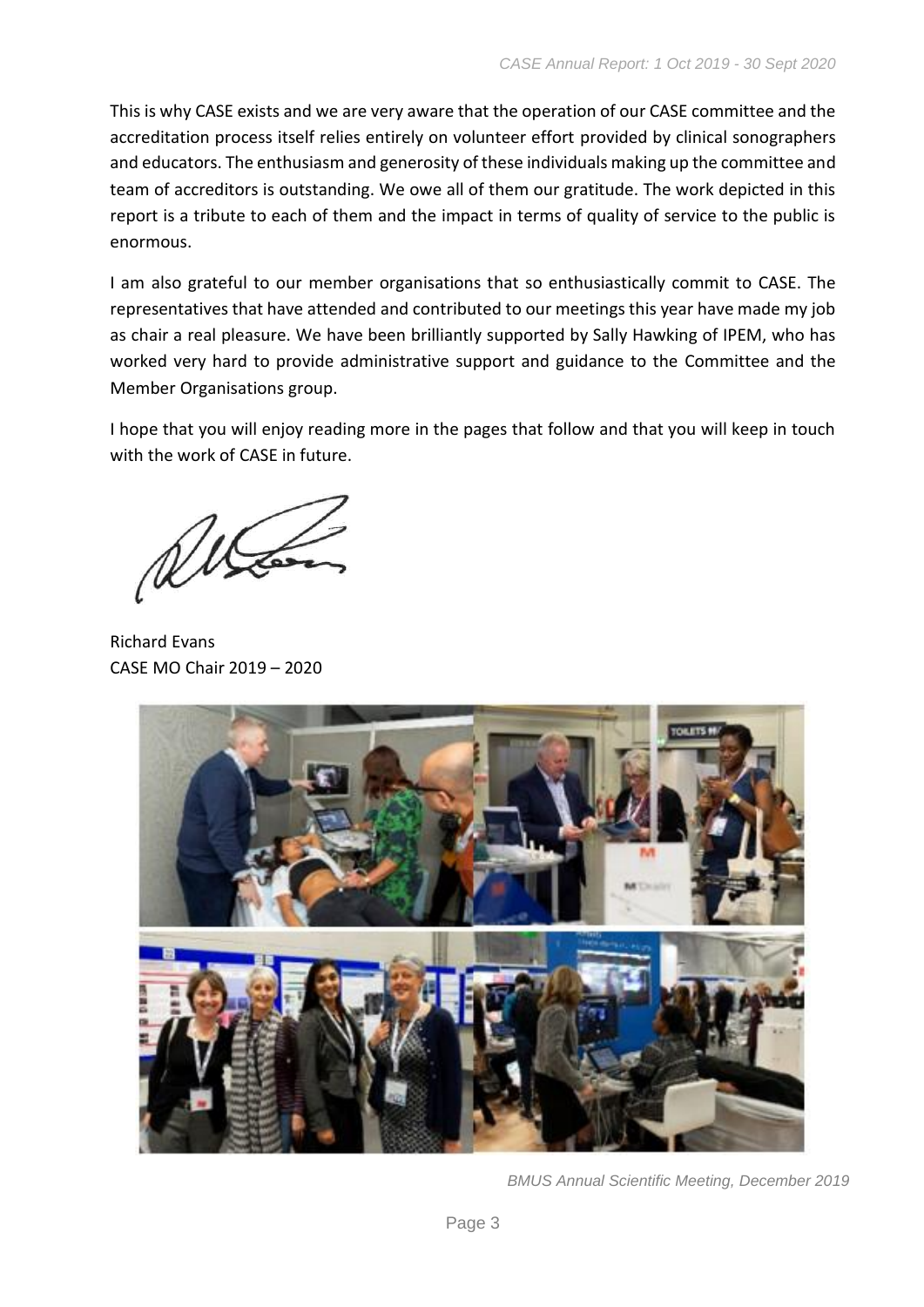# <span id="page-4-0"></span>**About CASE**

CASE was established in 1993 to allow organisations with a shared interest to come together to provide appropriate and relevant oversight of all aspects of sonographic education.

It is operated on a not-for-profit basis and is not formally incorporated as a company or a charity.

It relies on volunteers to commit their time to ensure that students who graduate from its accredited courses do so with the best in education, mentor support and clinical competency; thus preparing the sonographic workforce of the future.

# <span id="page-4-1"></span>**About the Member Organisations of CASE**

Member Organisations (MOs) are normally those which have direct responsibilities and interest in the practice of sonography and its education and training. They are independent bodies with their own professional concerns in relation to the research, education and practice of medical ultrasound.

Member Organisations share in common the concern that education must continue to develop to meet changing technology, clinical practice and service requirements. They recognise the need to collaborate to set and maintain standards, optimise education and training development and provision, and make validation and accreditation procedures as robust as possible. They understand the need to do this in conjunction with the relevant external bodies, including statutory bodies.

In 2019/20, the MOs of CASE were:

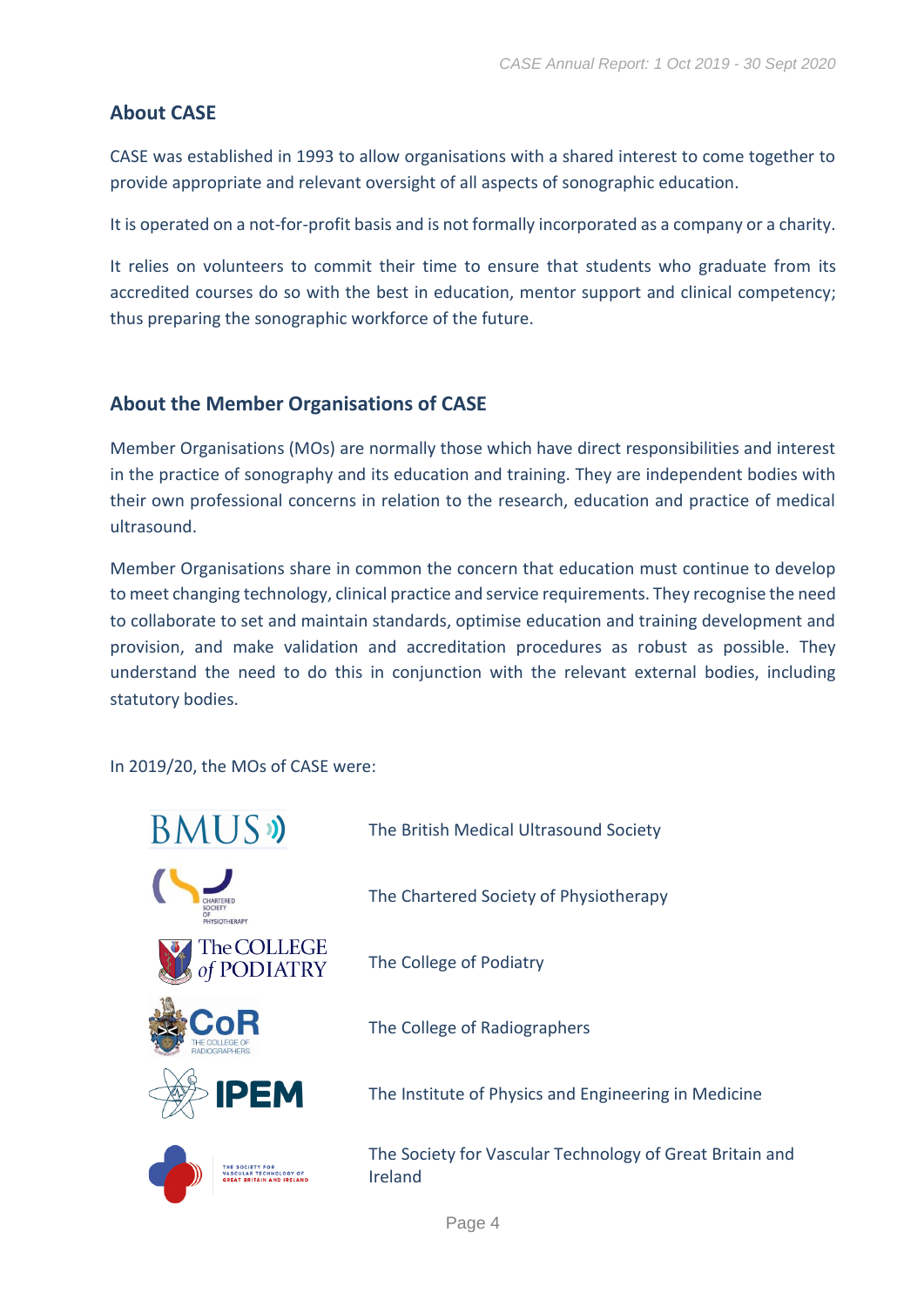# <span id="page-5-0"></span>**How CASE works**

The primary role of the Consortium is to accredit high quality training programmes and focused courses that promote best ultrasound practice and ensure that ultrasound practitioners are safe and competent to practise, whilst taking into account informed views of service needs.

The strategic direction and policy of CASE are decided by the Member Organisations which make up the Consortium. The MOs meet twice a year (minimum) and set a financial and business plan for the Consortium.

Each MO nominates three appropriately qualified representatives from amongst its own membership to serve on the CASE Committee, with two out of the three (usually) attending each meeting.

The CASE Committee is responsible for implementing CASE policy. In addition to virtual meetings, the Committee normally (although not in 2020) meet in person three times a year to:

- ensure, via a co-ordinated programme of validation and monitoring, that standards of education and training in sonography are being set, maintained and enhanced
- establish a co-ordinated approach to setting, maintaining and enhancing standards of education and training in sonography, ensuring that the standards are and remain approved by the Consortium
- undertake validation and periodic review of individual education and training programmes and focused courses in sonography, and to accredit programmes and focused courses in the name of the Consortium.

A comprehensive CASE Handbook guides the CASE Committee in its work, and regular CASE training days help to keep assessors' skills up to date.

Support services are provided by an MO (currently IPEM) who is responsible, under contract, for allocating staff to the roles of CASE Co-ordinator and CASE Finance Officer.



Page 5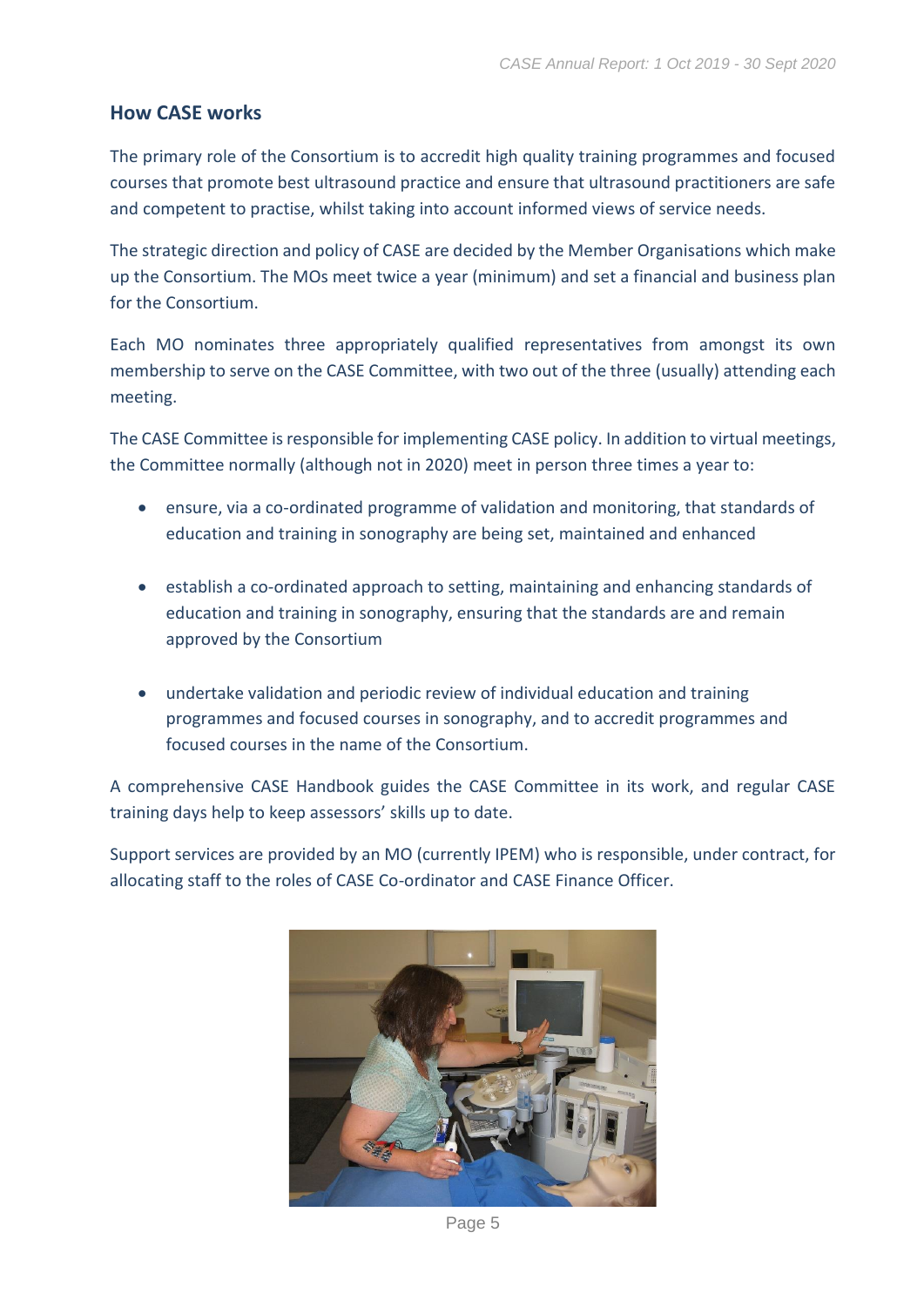#### <span id="page-6-0"></span>**Mission Statement and Aims**



*To be the provider of choice for advice on the development and delivery of ultrasound education and training and to be the only recognised accreditor for ultrasound courses.*

Our Aims:

- 1. To accredit high quality clinical\* ultrasound education and training programmes (including focused courses, stand-alone modules and CPD) that promote best ultrasound practice and provide assurance that ultrasound practitioners are safe and competent to practice.
- 2. To identify the current and future needs of service providers with respect to clinical\* ultrasound education and training and advise on education and training to meet the changing service and workforce needs.
- 3. To evaluate new and innovative training and education pathways at all academic levels and to accredit when appropriate to do so.
- 4. To monitor CASE accredited programmes of ultrasound education and training to ensure they continue to meet appropriate standards.
- 5. To assist with the development of ultrasound education and training programmes.

\**The term 'clinical' recognises the multi-disciplinary nature of the workforce; in other circumstances the word 'medical' may be used.*

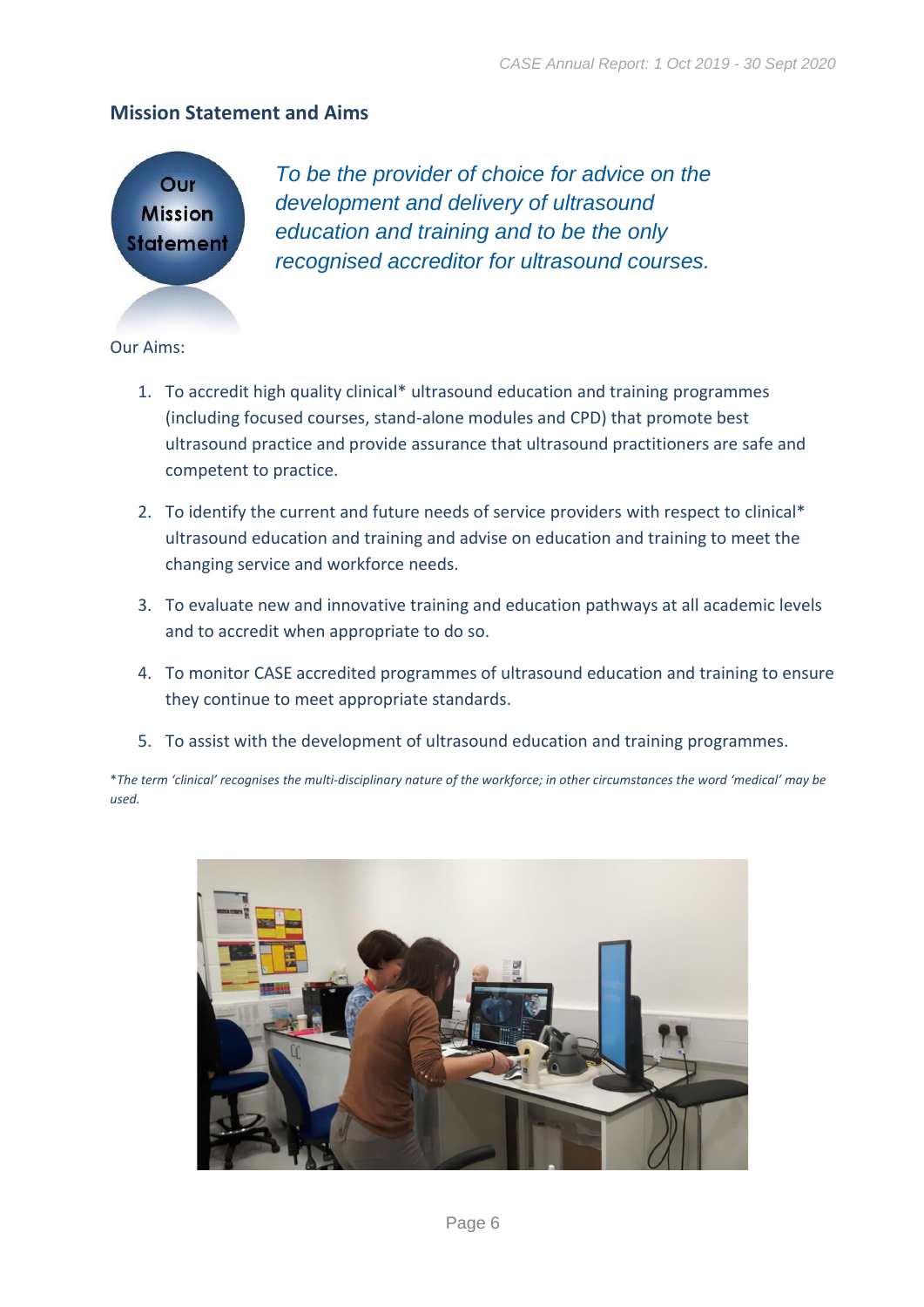# <span id="page-7-0"></span>**CASE Submit Evidence to a Consultation on Professional Regulation**

CASE responded to a consultation from the Department for Business, Energy & Industrial Strategy entitled 'the Recognition of Professional Qualifications and Regulation of Professions'. The consultation was linked to the withdrawal from the European Union and the need to ensure that the UK can continue to attract professionals to work here. As part of the consultation included a review of current UK arrangements for professional regulation the CASE member organisations and wider stakeholders agreed to submit feedback on sonographer regulation, in an attempt to raise the issues at a national level again. Two responses were submitted:

The first was a position statement from CASE recognising the lack of clarity around the equivalence of overseas qualifications compared with CASE accredited programme standards. It included the statement "As the UK's current domestic arrangements for regulation have evolved organically over a number of years, CASE believes that professional regulation in the UK would benefit from being evaluated and rationalised in order to maximise cost-effectiveness and efficiency. CASE would also like to see much greater emphasis placed on the mitigation of risk when deciding which professions require statutory regulation."

The position statement acknowledges that once someone has completed a CASE accredited programme, CASE has "no control over the quality and standard of the sonographers work beyond the point of qualification". Additionally, admission to the Public Voluntary Register of Sonographers (PVRS) does not authenticate competence or fitness to practise.

The second was from the chair of the CASE member organisations in a joint consultation response with the presidents of the Society and College of Radiographers (SCoR), the British Medical Ultrasound Society (BMUS) and the Royal College of Radiologists (RCR). The response referred to the [Professional Standards Authority \(PSA\) report1](https://www.professionalstandards.org.uk/docs/default-source/publications/right-touch-assurance-for-sonographers---a-report-for-health-education-england.pdf?sfvrsn=b2fd7420_0) from 2019 on sonography regulation, the potential risks associated with the lack of statutory regulation for sonographers in the UK and the barriers this creates to the development of the sonography career framework. The response was an ideal opportunity to revisit key arguments for sonographer regulation including:

- the need to grow the workforce by further developing and supporting direct entry educational programmes into ultrasound;
- the challenges non-statutory regulated sonographers face gaining employment in the UK, given that in the [2019 SoR consensus,](https://www.sor.org/sites/default/files/document-versions/ultrasound_workforce_uk_census_2019.pdf)<sup>2</sup> 65% of respondents reported that statutory regulation was a prerequisite for sonographers;
- non-regulated health care professionals are unable to perform some of the advanced practice roles within sonography, such as referring for additional imaging which uses ionising radiation, prescribe medicines or train to be supplementary or independent prescribers.
- entry onto the Health Education England (HEE) [Advanced Clinical Practice apprenticeship](https://haso.skillsforhealth.org.uk/wp-content/uploads/2019/03/2019.03.07-Advanced-clinical-practitioner-degree-ST0564-Standard.pdf) programme is restricted for those without statutory regulation. The key entry requirement is to "hold current registration with one of the statutory regulator of health and care professions"<sup>3</sup> .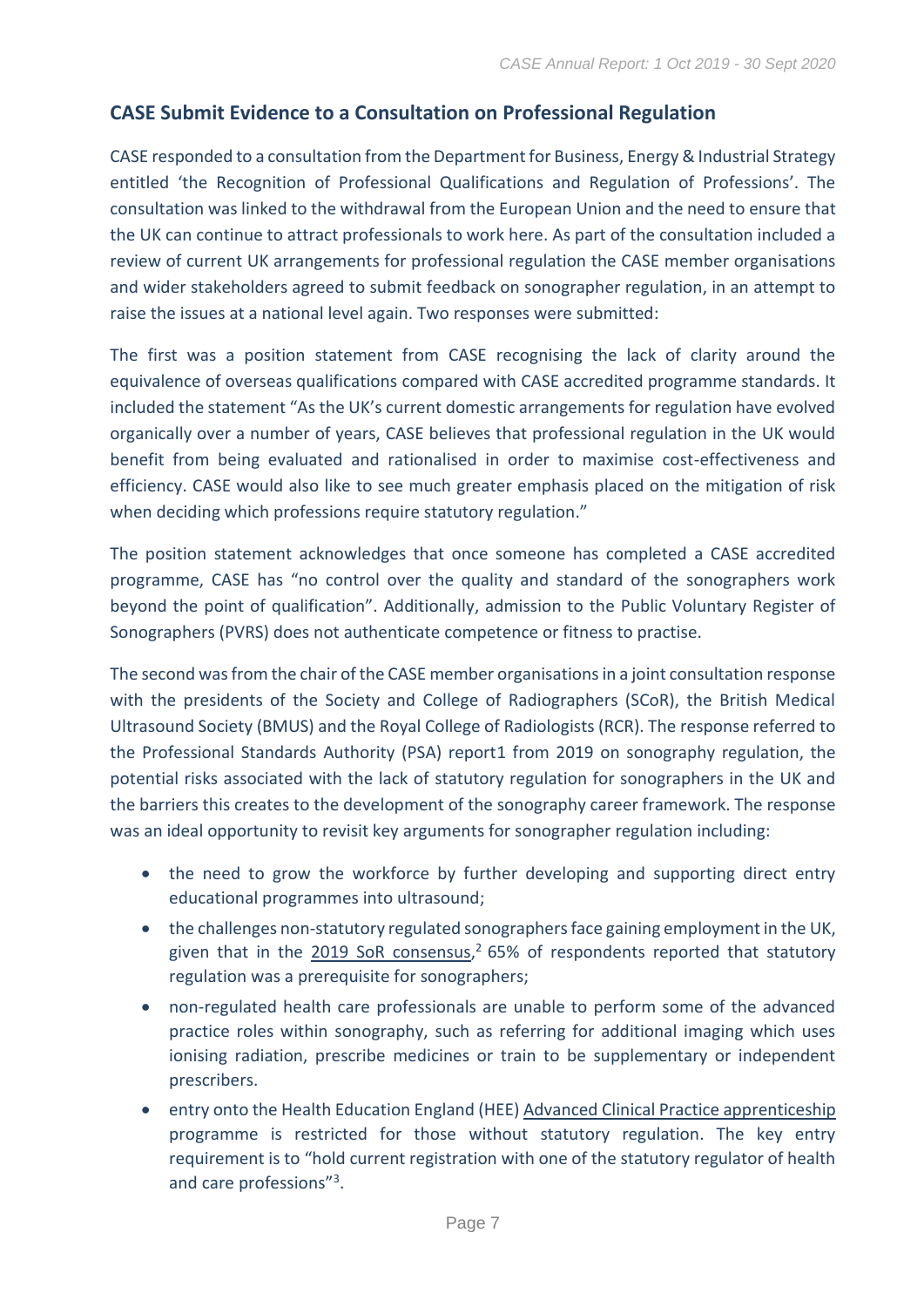• approval of education programmes and assessment of overseas applicants against the regulator's published Standards of Proficiency, as well as confirmation of English language proficiency, is not compulsory. A voluntary register is just that, there is no requirement to be registered to practise in the UK as a sonographer.

The College of Radiographers currently administer the Public Voluntary Register of Sonographers (PVRS). The register will cease from 28 February 2021. Work is ongoing to seek approval from the PSA for the transfer to the **Register of Clinical Technologists<sup>4</sup>.** At present there are 258 registrants on the PVRS who have no statutory regulation. As it is not mandatory to join a voluntary register there are many sonographers working in the UK in the NHS and private sector who are not on the PVRS or statutorily registered.

[Sir Mike Richards](https://www.england.nhs.uk/wp-content/uploads/2020/10/BM2025Pu-item-5-diagnostics-recovery-and-renewal.pdf)<sup>5</sup> in the report commissioned by NHS England (October 2020) recommends 'recognition of sonographers as a regulated profession'. The report also recommends 'new models of delivery' for imaging services and an increase in staffing levels to meet the demands on imaging services. It highlights shortages of radiographers and the need to train an additional 4,000. The new educational models of direct entry into sonography would help reduce the depletion of radiographer numbers, by providing an additional source of sonography recruitment. Community diagnostic hubs will rely on the advanced and consultant practice roles of sonographers expanding, to ensure effective, safe, efficient services for patients. Without statutory regulation many experienced and skilled sonographers will be unable to develop their careers and enhance the ultrasound service, as needed to fulfil the requirements of the Richard's report5.

The SCoR, BMUS, RCR and CASE all strongly believe that sonographers should be regulated to the same standards as medical practitioners undertaking ultrasound examinations. There should not be various 'levels' of regulation when the examinations must be performed to the same standard whatever the professional background of the sonographer and the risks to the patient are the same. This should apply across the whole of the UK and all groups continue to lobby for sonographer regulation at every opportunity.

#### **References:**

- 1. Professional Standards Authority Right touch assurance for sonographers based on the risk of harm arising from practice. Report to Health Education England. (February, 2019). [https://www.professionalstandards.org.uk/docs/default-source/publications/right-touch-assurance-for](https://www.professionalstandards.org.uk/docs/default-source/publications/right-touch-assurance-for-sonographers---a-report-for-health-education-england.pdf?sfvrsn=b2fd7420_0)[sonographers---a-report-for-health-education-england.pdf?sfvrsn=b2fd7420\\_0](https://www.professionalstandards.org.uk/docs/default-source/publications/right-touch-assurance-for-sonographers---a-report-for-health-education-england.pdf?sfvrsn=b2fd7420_0) (Accessed 21 October 2020).
- 2. Society and College of Radiographers (2019) Ultrasound Workforce UK Census 2019. [https://www.sor.org/sites/default/files/document-versions/ultrasound\\_workforce\\_uk\\_census\\_2019.pdf](https://www.sor.org/sites/default/files/document-versions/ultrasound_workforce_uk_census_2019.pdf) (Accessed 5 November 2020).
- 3. Institute for Apprenticeships and Technical Education (2019) Advanced Clinical Practitioner (Degree). [https://haso.skillsforhealth.org.uk/wp-content/uploads/2019/03/2019.03.07-Advanced-clinical-practitioner-degree-](https://haso.skillsforhealth.org.uk/wp-content/uploads/2019/03/2019.03.07-Advanced-clinical-practitioner-degree-ST0564-Standard.pdf)[ST0564-Standard.pdf](https://haso.skillsforhealth.org.uk/wp-content/uploads/2019/03/2019.03.07-Advanced-clinical-practitioner-degree-ST0564-Standard.pdf) (Accessed 5 November 2020)
- 4. Society of Radiographers (2020) Proposal to transfer the Public Voluntary Register of Sonographers to the Voluntary Register of Clinical Technologists[. https://www.sor.org/news/proposal-transfer-public-voluntary-register-sonographers-voluntary-register](https://www.sor.org/news/proposal-transfer-public-voluntary-register-sonographers-voluntary-register-clinical-technologists)[clinical-technologists\(](https://www.sor.org/news/proposal-transfer-public-voluntary-register-sonographers-voluntary-register-clinical-technologists)Accessed 5 November 2020).
- 5. NHS England. Diagnostics: Recovery and renewal. (2020). [https://www.england.nhs.uk/wp](https://www.england.nhs.uk/wp-content/uploads/2020/10/BM2025Pu-item-5-diagnostics-recovery-and-renewal.pdf)[content/uploads/2020/10/BM2025Pu-item-5-diagnostics-recovery-and-renewal.pdf](https://www.england.nhs.uk/wp-content/uploads/2020/10/BM2025Pu-item-5-diagnostics-recovery-and-renewal.pdf) (Accessed 15 October 2020)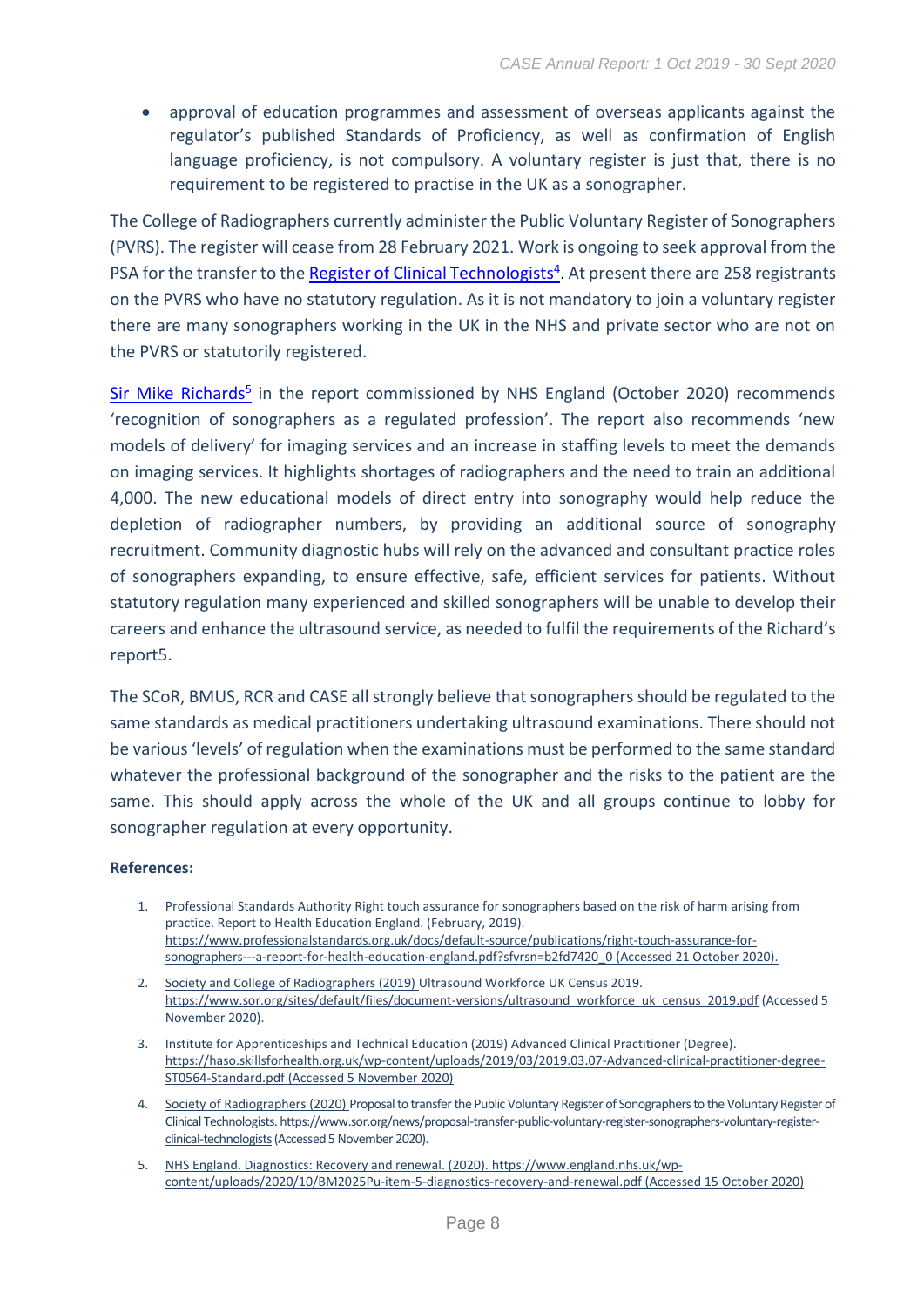# <span id="page-9-0"></span>**Achievements in 2019 – 2020**

During this year:

- We secured funding from HEE to recruit a CASE Education Officer (temporary role) whose primary remit is to review all aspects of how CASE operates and provide recommendations for improvement and time/cost saving, and to implement where possible.
- We responded swiftly to the Covid-19 pandemic by:
	- $\circ$  informing Course Leaders that they would be supported in introducing any changes necessary to deliver their courses and support students remotely without having to wait for CASE approval;
	- o allowing any courses due for re-accreditation before August 2021 to defer accreditation for up to 12 months;
	- o allowing virtual accreditation events to go ahead.
- Understandably it was a quiet year for accreditations with many being postponed, however:
	- o One new MSc programme achieved CASE accreditation;
	- o One Pg Certificate was re-accredited;
	- o Eight focus courses were re-accredited;
	- o Addition of new modules were approved for two universities.
- Assessment continued on the first non-UK course for accreditation.
- One new member joined the CASE Committee.
- A team of experts (both internal and external to CASE) began a review of all the accredited MSK courses.
- Secured resources to work on the Handbook revision.
- Appointed IPEM employee Anna Glavocih to the role of Accreditor Liaison Officer with responsibility for accreditor assignments and training.
- All 16 universities submitted a satisfactory return to the CASE annual programme monitoring review (APMR).
- 62 requests for help and information via the website were dealt with.
- 40,135 visits were made to the CASE website which represents an increase of 27% on the previous year.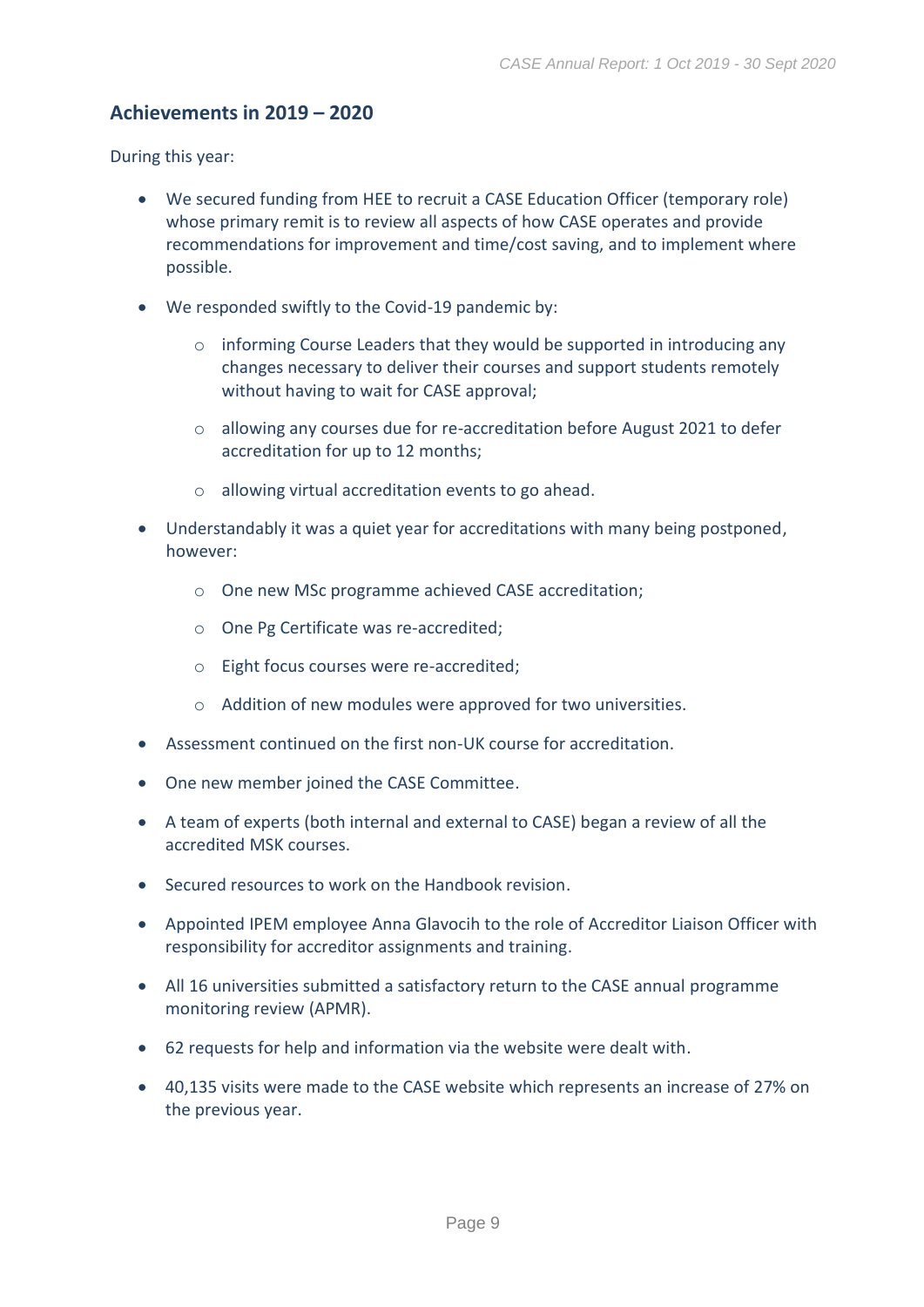# <span id="page-10-0"></span>**CASE Finances**

Total income for the year is £42,980 (£16,520 in 2019) which has increased compared to previous years due to increased contributions from Member Organisations and additional project monies received from HEE. In 2020 work continued on the HEE project with a payment made to IPEM for administrative support. Therefore, funds of £8,082 remain restricted for the purposes of the HEE Sonography project, to ensure CASE deliverables can be completed, and were further added to (an amount of £19,000 received from HEE) for additional HEE projects in 2020-21. HEE project restricted funds therefore total £27,082.

Total expenditure has reduced at £19,345, (£25,005 in 2019). This includes HEE project expenses of £307. The decrease in expenditure is due to the impact of COVID reducing face to face meeting costs and training expenses in the second half of the period. While the remaining expenditure of£18,801 is slightly increased from previous years, due to increased administrative costs as per the contract.

This has led to a surplus for the year of £23,635 (deficit of £8,485 in 2019), receipt of HEE project monies amounting to £19,000 of this.

The Balance Sheet shows reserves increasing to £37,756.



#### **CASE Income 2020**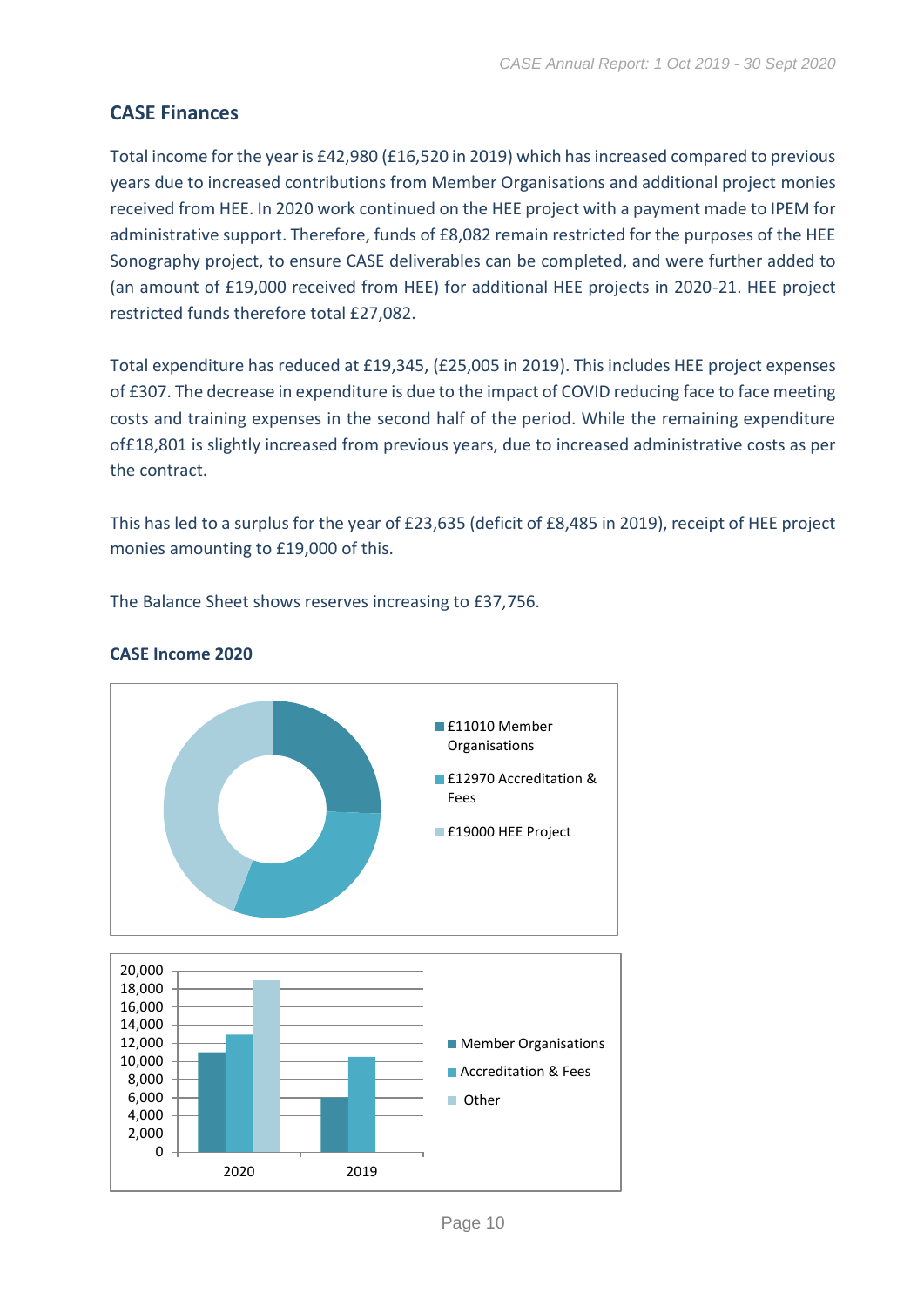

#### **CASE Expenditure 2020**

# <span id="page-11-0"></span>**Looking Forward**

Plans for 2020-21 include:

- Submit a business case to HEE to request funding for an exploration of the interface between the multi-professional framework for advanced clinical practice and sonographic education.
- Continue work on a complete revision of the CASE Handbook to reflect the decision to accredit undergraduate courses and to align with the new processes.
- Complete the full review of the MSK courses which are currently accredited and make recommendations for good practice.
- Introduce training webinars for the Accreditors, to be held every two months and on a specific topic each time - presentations and Q&A's to be hosted on the website.
- New Committee Chair and Vice-Chair to take up their roles.
- Continue engagement with other organisations in the work of CASE and encourage new members to join the Consortium.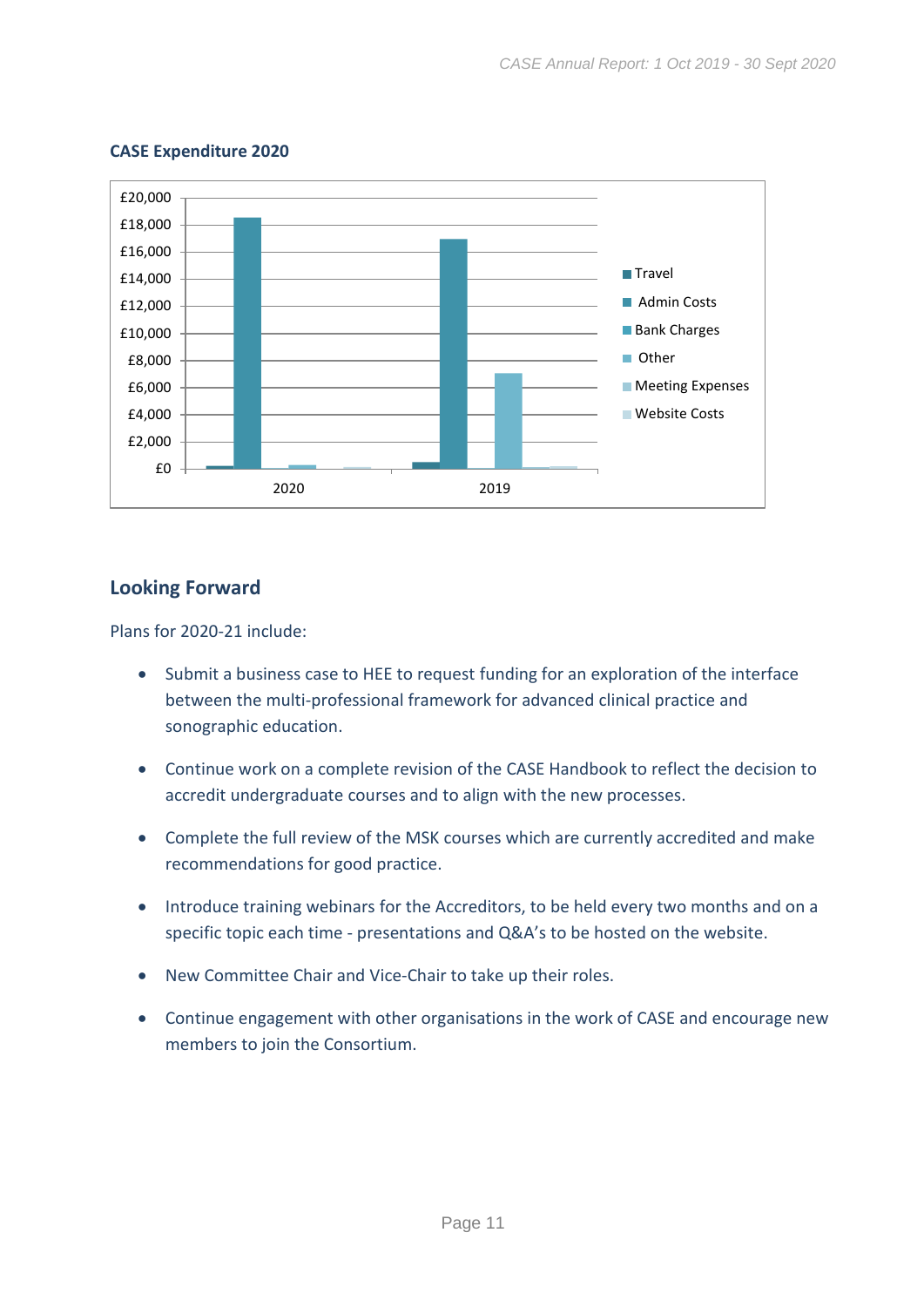# <span id="page-12-0"></span>**CASE Accredited Courses 2019-2020**

#### *MSc Programmes*

| AECC/University of Bournemouth       | <b>MSc Medical Ultrasound</b>                         |
|--------------------------------------|-------------------------------------------------------|
| <b>Birmingham City University</b>    | <b>MSc Medical Ultrasound</b>                         |
| City, University London              | <b>MSc Medical Ultrasound</b>                         |
| <b>Glasgow Caledonian University</b> | <b>MSc Medical Ultrasound</b>                         |
| King's College London                | MSc Medical Ultrasound/ MSc Vascular Ultrasound       |
| <b>Sheffield Hallam University</b>   | <b>MSc Medical Ultrasound</b>                         |
| <b>Teesside University</b>           | <b>MSc Medical Ultrasound</b>                         |
| University of Cumbria                | <b>MSc Medical Imaging (Ultrasound)</b>               |
| University of Derby                  | <b>MSc Medical Ultrasound</b>                         |
| University of Essex                  | MSc Musculoskeletal Ultrasound Imaging                |
| University of Hertfordshire          | MSc Medical Imaging & Radiations Sciences (Diagnostic |
|                                      | Ultrasound)                                           |
| University of Leeds                  | <b>MSc Diagnostic Imaging</b>                         |
| University of Salford                | <b>MSc Ultrasound Imaging</b>                         |
| University of the West of England    | <b>MSc Medical Ultrasound</b>                         |
| University of Ulster                 | MSc Advancing Practice in Medical Ultrasound          |
|                                      |                                                       |

#### *Postgraduate Certificate*

| Brunel University/The Ultrasound Site      | PgC Musculoskeletal Ultrasound |
|--------------------------------------------|--------------------------------|
| <b>Canterbury Christ Church University</b> | PgC Musculoskeletal Ultrasound |
| University of East London                  | PgC Musculoskeletal Ultrasound |

#### *Focused Courses*

| <b>AECC/Bournemouth University</b>   | Basic Gynaecology & Early Pregnancy Ultrasound 2nd<br><b>Trimester Pregnancy Dating &amp; Placenta Position</b><br><b>Third Trimester Pregnancy Growth</b> |
|--------------------------------------|------------------------------------------------------------------------------------------------------------------------------------------------------------|
|                                      | Podiatry Musculoskeletal Ultrasound                                                                                                                        |
| <b>Birmingham City University</b>    | 1 <sup>st</sup> Trimester Screening                                                                                                                        |
|                                      | 3rd Trimester Fetal Surveillance                                                                                                                           |
|                                      | <b>Early Pregnancy Ultrasound</b>                                                                                                                          |
|                                      | <b>Obstetric Ultrasound Dating for Family Planning</b>                                                                                                     |
|                                      | <b>Transvaginal Ultrasound for Infertility</b>                                                                                                             |
| Canterbury Christ Church University  | 3rd Trimester Ultrasound Scanning                                                                                                                          |
|                                      | Hands, Wrists & Feet in Rheumatology                                                                                                                       |
| <b>Glasgow Caledonian University</b> | <b>Abdominal Aortic Aneurysm Screening</b>                                                                                                                 |
| <b>Public Health England</b>         | <b>Abdominal Aortic Aneurysm Screening</b>                                                                                                                 |
| <b>Sheffield Hallam University</b>   | <b>Ultrasound Scanning: 1st Trimester</b>                                                                                                                  |
|                                      | <b>Ultrasound Scanning: 3rd Trimester</b>                                                                                                                  |
|                                      |                                                                                                                                                            |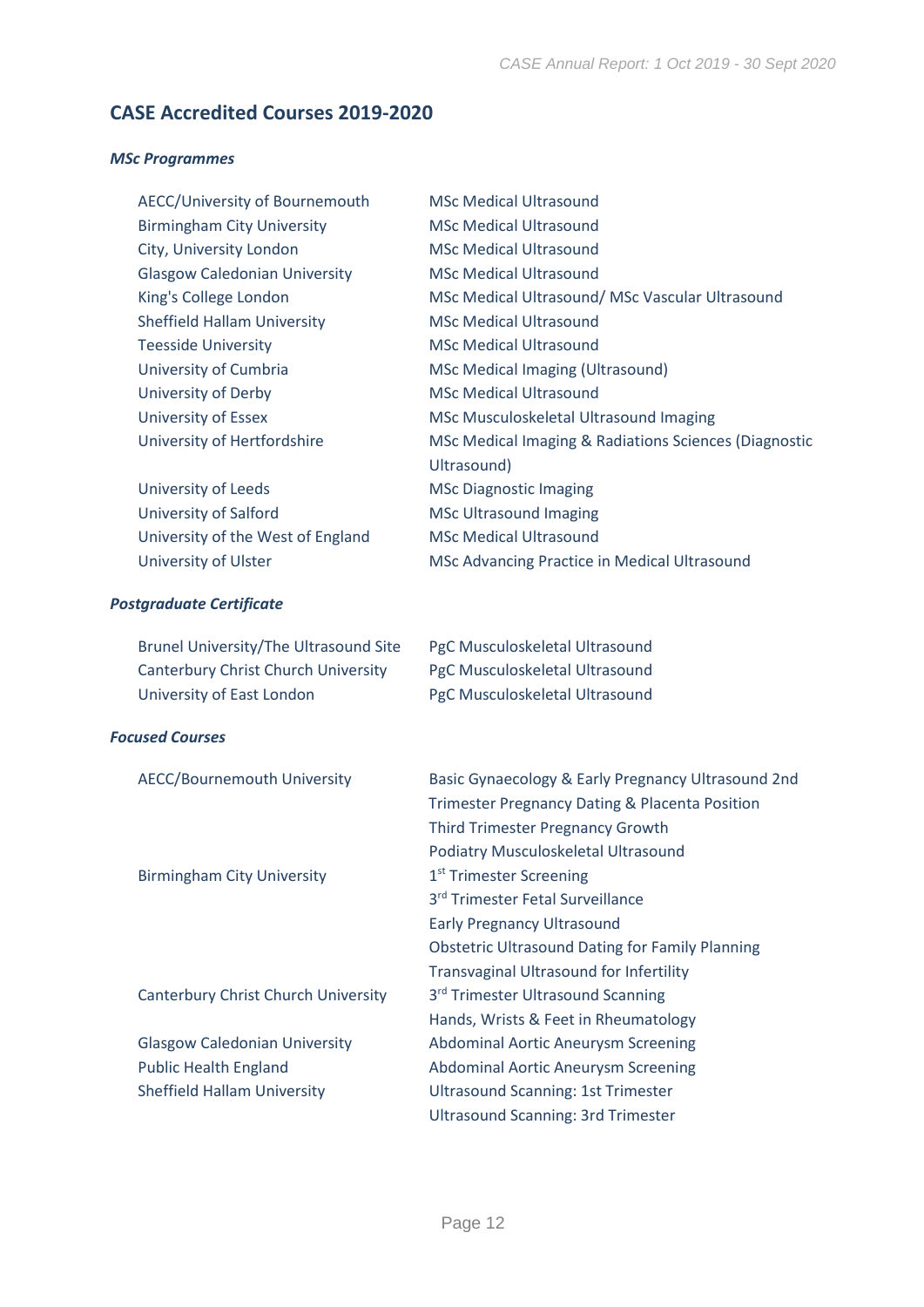# <span id="page-13-0"></span>**CASE Committee 2019-2020**

| Chair:             | Simon Richards          | <b>BMUS</b> |                        |             |
|--------------------|-------------------------|-------------|------------------------|-------------|
| <b>Vice-Chair:</b> | <b>Heather Venables</b> | <b>BMUS</b> |                        |             |
| <b>Members:</b>    | <b>Gareth Bolton</b>    | <b>BMUS</b> | <b>Vincent Pelling</b> | <b>IPEM</b> |
|                    | Mike Smith              | <b>CSP</b>  | Gill Dolbear           | <b>SCoR</b> |
|                    | <b>Stuart Wildman</b>   | <b>CSP</b>  | Dr Vivien Gibbs        | <b>SCoR</b> |
|                    | Lisa Newcombe           | <b>COP</b>  | <b>Gill Harrison</b>   | <b>SCoR</b> |
|                    | Jai Saxelby             | <b>COP</b>  | Dr Valda Gazzard       | <b>SVT</b>  |
|                    | Dr Adam Lovick          | <b>IPEM</b> | Joanne Walker          | <b>SVT</b>  |
|                    | <b>Crispian Oates</b>   | <b>IPEM</b> | Mary-Ellen Williams    | <b>SVT</b>  |

# <span id="page-13-1"></span>**CASE Accreditors 2019-2020** (in addition to the Committee Members listed above)

#### *Thank you to all our accreditors for volunteering their time in support of CASE*

| Jane Arezina              | <b>University of Leeds</b>                          |
|---------------------------|-----------------------------------------------------|
| <b>Mike Bryant</b>        | <b>Backpool Teaching Hospitals Foundation Trust</b> |
| Dr Mhairi Brandon         | <b>Glasgow Royal Infirmary</b>                      |
| <b>Peter Cantin</b>       | <b>Plymouth Hospitals NHS Trust</b>                 |
| <b>Gillian Coleman</b>    | <b>University of Derby</b>                          |
| <b>Diane Dickson</b>      | <b>Glasgow Caledonian University</b>                |
| Jane Dixon                | <b>Independent Consultant Physiotherapist</b>       |
| <b>Theresa Fail</b>       | <b>Health Education West Midlands</b>               |
| <b>Elaine Gardiner</b>    | <b>Glasgow Caledonian University</b>                |
| Sue Halson-Brown          | Kings College London                                |
| <b>Allison Harris</b>     | City, University of London                          |
| Dr Bob Jarman             | Queen Elizabeth Hospital, Gateshead                 |
| Gerry Johnson             | <b>University of Salford</b>                        |
| <b>Alison McBride</b>     | University of South Wales                           |
| Dr Pauline Mitchell       | <b>Sheffield Hallam University</b>                  |
| Dr David Oxborough        | Liverpool John Moores University                    |
| Lorelei Waring            | University of Cumbria                               |
| <b>Catherine Williams</b> | <b>Portsmouth Hospitals NHS Trust</b>               |
| <b>Rachel Wilson</b>      | Hull & East Yorkshire NHS Hospital Trust            |